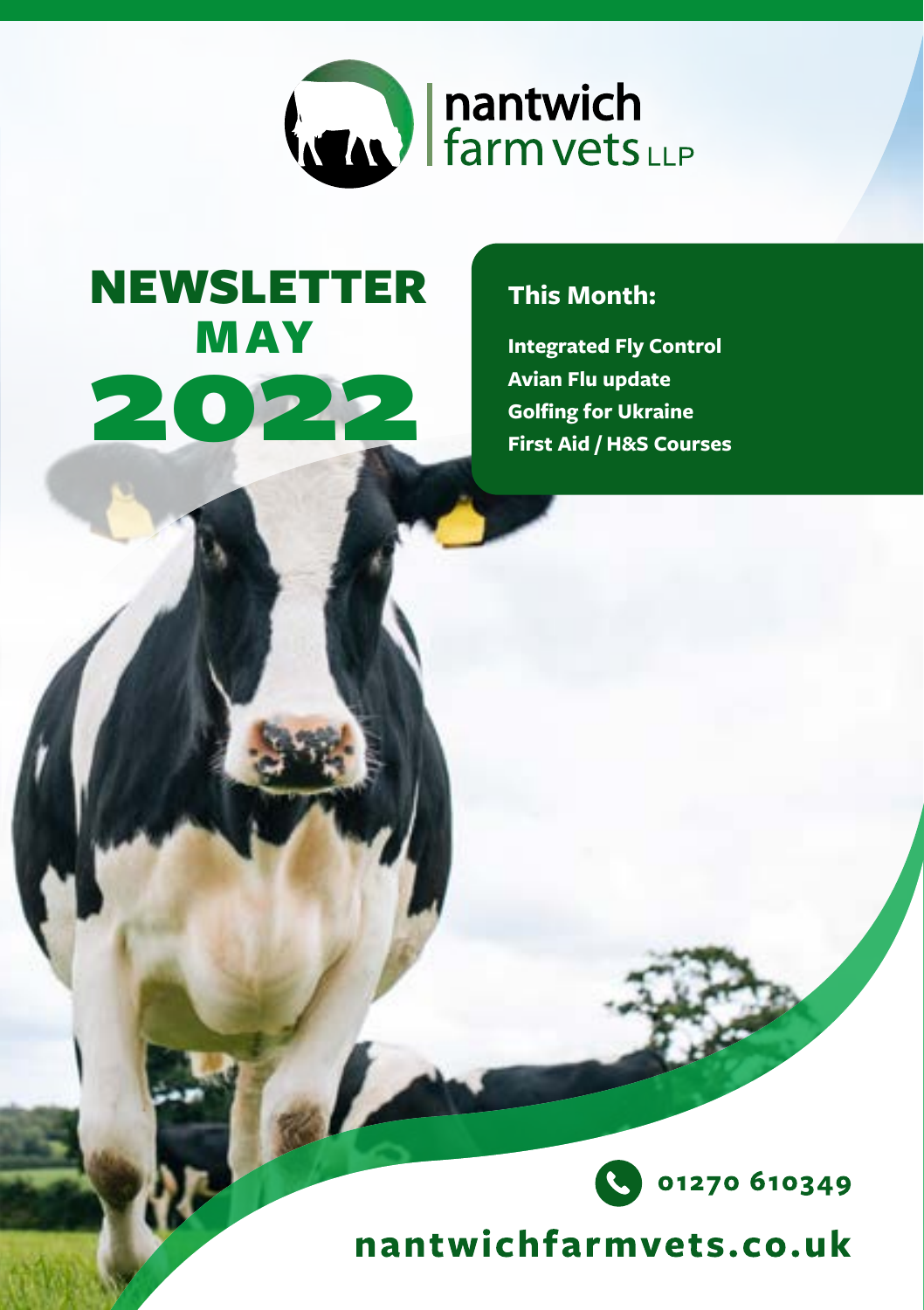# CONFLICT, COVID AND COST CRISIS

After a cold start to April, spring now seems well upon us with lots of you looking like getting good early first cuts.

Aside from having mother nature to contend with and constantly looking over our shoulder to see how far away the latest wave of COVID is, we now look like we have a cost of living crisis and war in Ukraine to deal with. The positive to come out of this must be the consumer becoming used to the price of produce on the shelf increasing and the public realising the importance of home grown produce.

With costs increasing on what seems like a daily basis we are seeing many different strategies to try and reduce them. Examples of these are reducing concentrate use or grazing a group of animals that perhaps are not usually turned out. Remember these animals may need some form of mineral supplementation, especially if not being fed compound feeds. Not least of concern here is magnesium; we have started seeing staggers cases as a result of this deficiency. It is also important to consider other trace



elements in pregnant animals to help avoid abortions and still births later down the line. Many of these minerals are important throughout pregnancy and not just in the dry period.

The COVID hangover along with the war do seem to be causing continuous issues with supply of certain products. Please continue to bear with us if you have problems with this, we are doing all we can to keep stocked and keep you supplied.

One product we are struggling with is Gamaret milking cow tubes which have been out of stock for a few weeks now, I suspect the war is influencing supply of these but should the situation improve I think supply will be sporadic. With a similar product (Multiject) looking unlikely to be back in manufacture this year this may be a good time to have a conversation with your vet about mastitis treatment and choice of drugs going forward.

John

### **IN FOCUS**

# INTEGRATED FLY **CONTROL**

The return of warm weather also brings the return of the fly population. This year we are stocking another weapon to introduce to your fly control arsenal.

#### PROBLEMS FLIES CAUSE

The commonly seen nuisance flies (head flies and horn flies) contribute to a number of problems in stock:

- irritation and distract from eating, reducing feed intakes and yield.
- Flies in the parlour increase irritability (in staff as well as cows), leading to increased kicking, tail swishing and mucking.
- causation and spread of diseases such as Summer Mastitis and New Forest Eye.

#### ENVIONMENTAL CONTROL

Muck heaps and areas of waste silage, along with damp, low lying ground, are environments flies are particularly fond of and will breed readily in. Keeping cattle away from such areas in fly season will certainly help.

In housing, keeping air moving with the help of fans can reduce the influx of flies, and having water sprayers in the doorways going into and out of parlours can also be a helpful deterrent.

The problem with these is that they don't have an impact directly on the fly population, so effectiveness is limited.



#### CHEMICAL CONTROL

The most common method of controlling flies has been through application of insecticides, specifically pyrethrins or synthetic pyrethroids. Spot-On and Swish are two frequently seen examples of chemical applications for cattle, either topically or in impregnated eartags. Avermectins (such as Ivermec) used as wormers do also work against flies, but have a shorter duration. Other chemicals can be used as aerosols in parlours and collecting yards, or applied directly onto breeding areas to try and prevent the population from growing.

These chemicals are often unpleasant and hazardous to handle, require significant handling of cattle, and need to repeated throughout the fly season. There is also evidence of developing resistance to these chemicals in some fly populations, so their effectiveness may decrease over time.



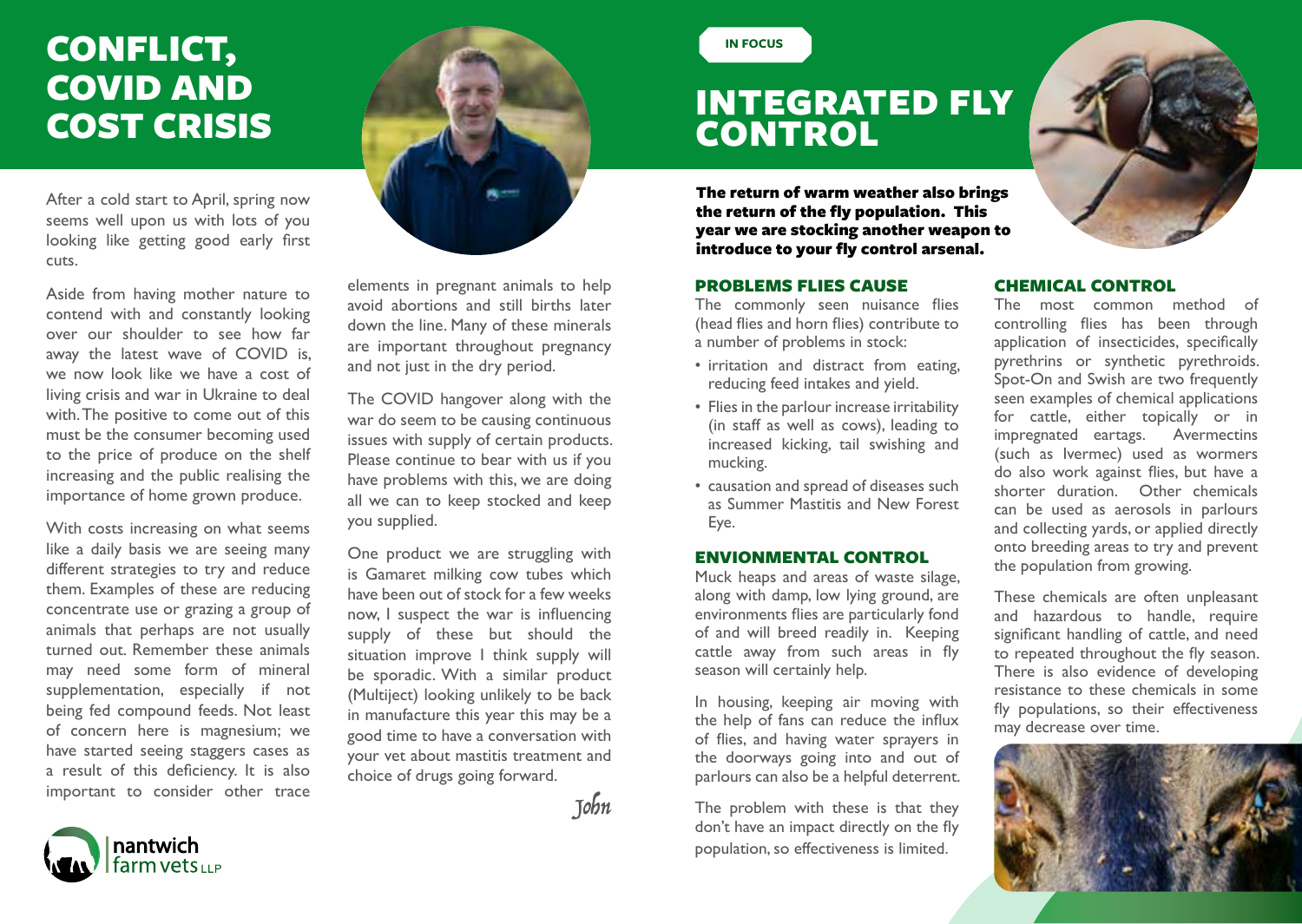#### BIOLOGICAL CONTROL

Biological control is simply using the pests' natural enemies to keep the population down. This isn't a new technique, having been used to control insects on food crops and trees for centuries. Even in the UK, fly parasites have been used for a number of years, but mainly within the poultry industry.

In the case of nuisance flies, their enemy is a parasitoid wasp, *Spalangia cameroni*. They are tiny compared with normal wasps, only 3mm in size, but can have a significant impact. The adult females lay their eggs inside fly pupae. These eggs then hatch and the wasp larva eats the fly in its pupa before it can hatch. Eventually an adult wasp will emere from the pupa, and find further fly pupae to lay eggs in, so the cycle continues. Each female wasp is able to lay eggs in up to 350 fly pupae each day. So the fly population is controlled and reduced at the developmental stage, rather than killing adults that may have already laid hundreds of eggs before landing on a cow treated with a chemical product.

This method enables a reduction (over time) of use of chemical products, decreasing the speed that resistance can develop and the negative environmental (and health) impacts. There are also long-term cost saving (and animal handling) benefits with the reduced need for these treatments. There are also significant savings when it comes to the improved health and welfare of the cattle as a result.



#### WHAT ARE THE CONS?

Biological control takes time for its results to show. It's not a 'single application, job done' solution. The parastic wasps need reapplying every couple of weeks during the fly season for consecutive years to allow the population to build up suffciently.

The wasp lifecycle is around 3-4 weeks, considerably longer than the nuisance fly at 2 weeks. So once the fly population gets going, it is very difficult for the wasp population to catch up. Hence it is recommended to start applications of the wasps now rather than once flies have already started hatching and the population is established. This slower reproductive rate is another reason why it is important to reapply the parasite wasps every couple of weeks, to maintain their population.

#### **BIOWASP**

Biowasp contains already paracitised nuisance fly pupae and rice husks (to protect larvae from damage). The number of packs required depends on herd size - we generally recommend one pack per 50 cows, or one for every 25 youngstock in a straw yard. However, if you have significant muck piles building up in the summer months, a greater quantity will be required. Each pack should be spread over 12-20 locations around the farm, in muck build ups that won't be disturbed or trampled, around but not in liquid manure or damp areas where the larvae might be submerged and not hatch. Application should be repeated every 2 weeks over the whole fly season, and best effect will be reached after 2-3 seasons.

#### FEEDBACK FROM THE FARM

Vet Becky Williams' family are already using Biowasp on their farm at Wrinehill. So let's ask her about it:

#### How long have you been using Biowasp?

We started using it a couple of years ago because we wanted to reduce the chemicals we were using for fly control, both for the environment and the benefits to human health.

#### How often do you apply it?

We are still applying Biowasp every two weeks around the farm during fly season (April to September). Hopefully we might be able to reduce the amount of applications next year.

#### Where do you apply it?

We target areas of standing muck like straw muck heaps, around scrapers, under water troughs and in straw yards (especially corners or edges that don't get cleared out thoroughly).

### Do you use any other forms of fly control?

We use Flectron (cypermethrincontaining) eartags on everything, but find they are most effective for grazing heifers. We hope to stop needing to use them in the future if we see sufficient reduction of fly population by the Biowasps. We have electric fly zappers around the robots as well. It's important to continue to use other forms of fly control, especially in the first couple of seasons when the parasitic wasp population is still building.

#### **SUMMARY**

Biological fly control through a product like Biowasp provides a sustainable and safer option as part of a mixed approach to fly control, reducing the overall fly population rather than just decreasing what is on your cattle. For more information or to order for your farm, contact the office.



*Fig 1: the contents of a Biowasp bag paracitisised fly pupae and rice husks*

*Fig 2&3: application of Biowasp bags in multiple locations of standing muck - including straw muckpiles and scrapers*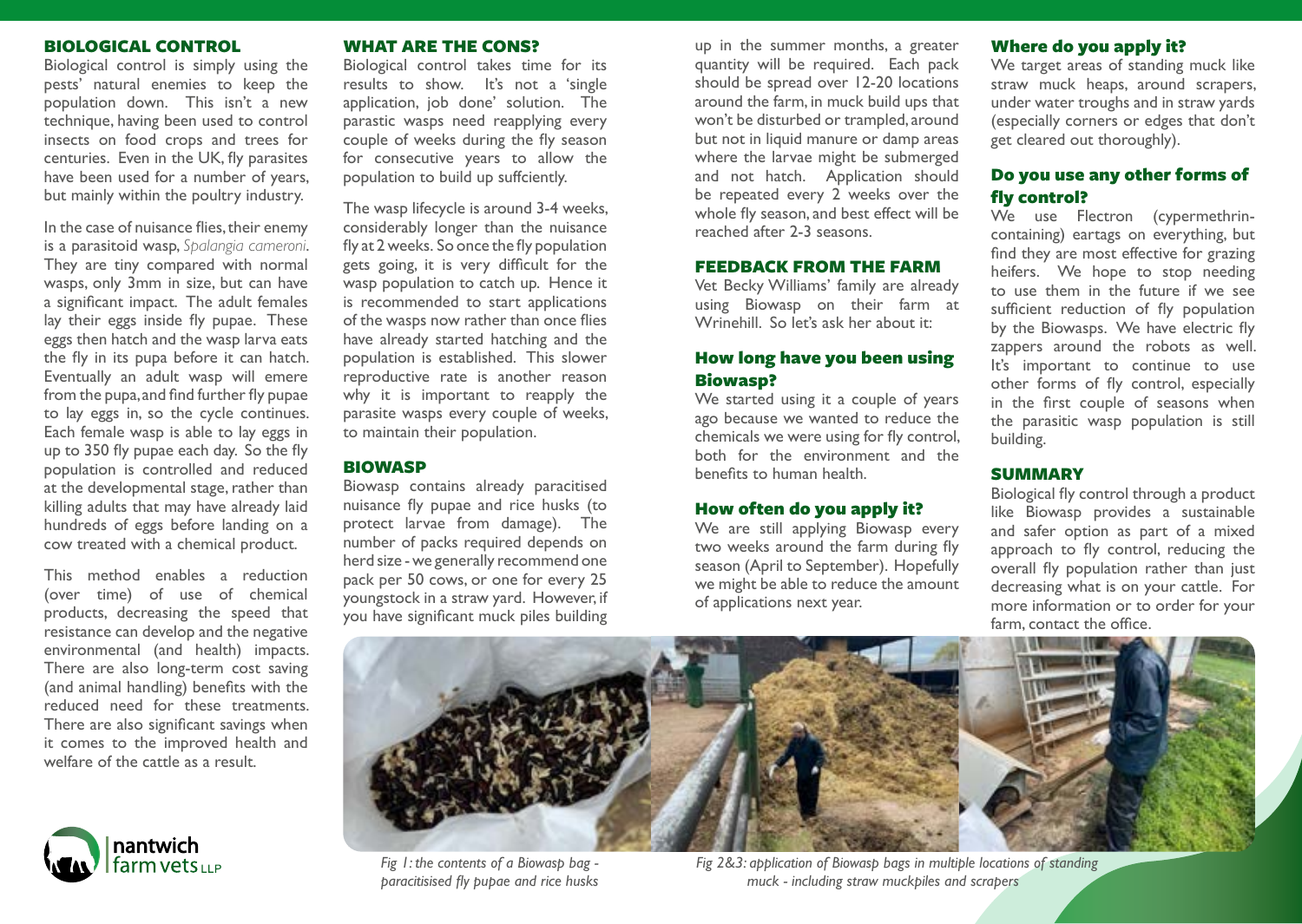## **TEAM NEWS** GOLFING FOR UKRAINE

Last year five of us from the practice took part in the **Great Golf Challenge**  (72 holes, or four rounds, in one day) to raise money for Cancer Research UK. We are rising to the challenge again, this time raising money for British-Ukrainian Aid, a charity that is providing medical equipment and supplies along with other humanitarian aid to people displaced, injured or directly affected in other ways by the war in Ukraine. Please donate generously using the Just Giving link on the right.



We also know there are many keen golfers among our clients, so are planning a **Client Golf Day on Wednesday** 

Wednesday July 6th @ Pryors Hayes Golf Club www.justgiving.com/fundraising/nantwichfarmvets-golf

**September 7th.** This will also be a fundraising event, and include a round of golf followed by a meal, with prizes for various challenges on the day. For those not interested in the golf, there will still be an opportunity to donate (and win) through a raffle. More details will follow on social media, but do register your interest by ringing the office.

#### **COURSES**

#### **EMERGENCY FIRST AID AT WORK Thursday 9th June**

A one-day, Lantra-approved course provided by an external trainer, learning the key techniques to administer first aid. A certificate of training and Skills Identity Card will be awarded on completion of both the theory and practical assessment.

# **H&S - AGRICULTURE AND HORTICULTURE**

#### **Thursday 8th September**

The agricultural sector sees some of the highest numbers of accidents in the UK, which can lead to serious and fatal injuries. So it's critical that we all use good health and safety practices. This Lantra-approved day course will help you identify, assess and deal with potential hazards and dangers in your farm environment, and improve the safety of your workplace.

Lunch and refreshments provided on both courses. £120 per person for NVG clients. Contact the office to book a place.

# SPOTLIGHT **AVIAN FLU UPDATE**

Over the last six months the UK has experienced its largest ever outbreak of Avian Influenza. Since last November an AI Protection Zone has been in place across the entire UK. So it has been a legal requirement to keep all domestic birds and poultry housed (whether a commercial enterprise of thousands or just a small hobby flock) and follow strict biosecurity requirements. This has all been aiming to reduce contact with or infection from wild bird populations and between domestic flocks.

There have been over 100 confirmed infected flocks in this outbreak (compared with 26 last year), resulting in a lot more surveillance visits on all flocks (even if only one or two birds!) in a 10km zone around each infected premises. This has led to the APHA drafting in privately practicing vets to help with the increased work load, and for us as a practice has meant that one of us vets has been on 'bird duty' every day for the past few months, with a couple of vets carrying out visits each weekend too. These surveillance visits have simply been to check that flocks are following correct biosecurity and housing measures, and that there haven't been signs of disease at all. Some of you have encountered us on these visits wearing our 'poultry vet' hats - not one that any of us wants to be wearing too often (or at all!).



All that said, the good news is that *from Monday 2nd May the poultry housing requirement is being lifted*. It's important to stress that the outbreak isn't over (there was another infected premises reported just this week), and the nationwide AI Protection Zone is still in place, along with the requirements to maintain strict biosecurity measures and vigilance for signs of disease.

A major aspect of this is continuing to minimise potential contact between domestic poultry and wild birds, especially waterfowl. This includes fencing off or netting ponds or standing water, cleansing and disinfection of hard standing areas, keeping feed inaccessible to wild birds, and introducing wild bird deterrants.

More info and can be found at www. gov.uk/guidance/avian-influenza-birdflu .